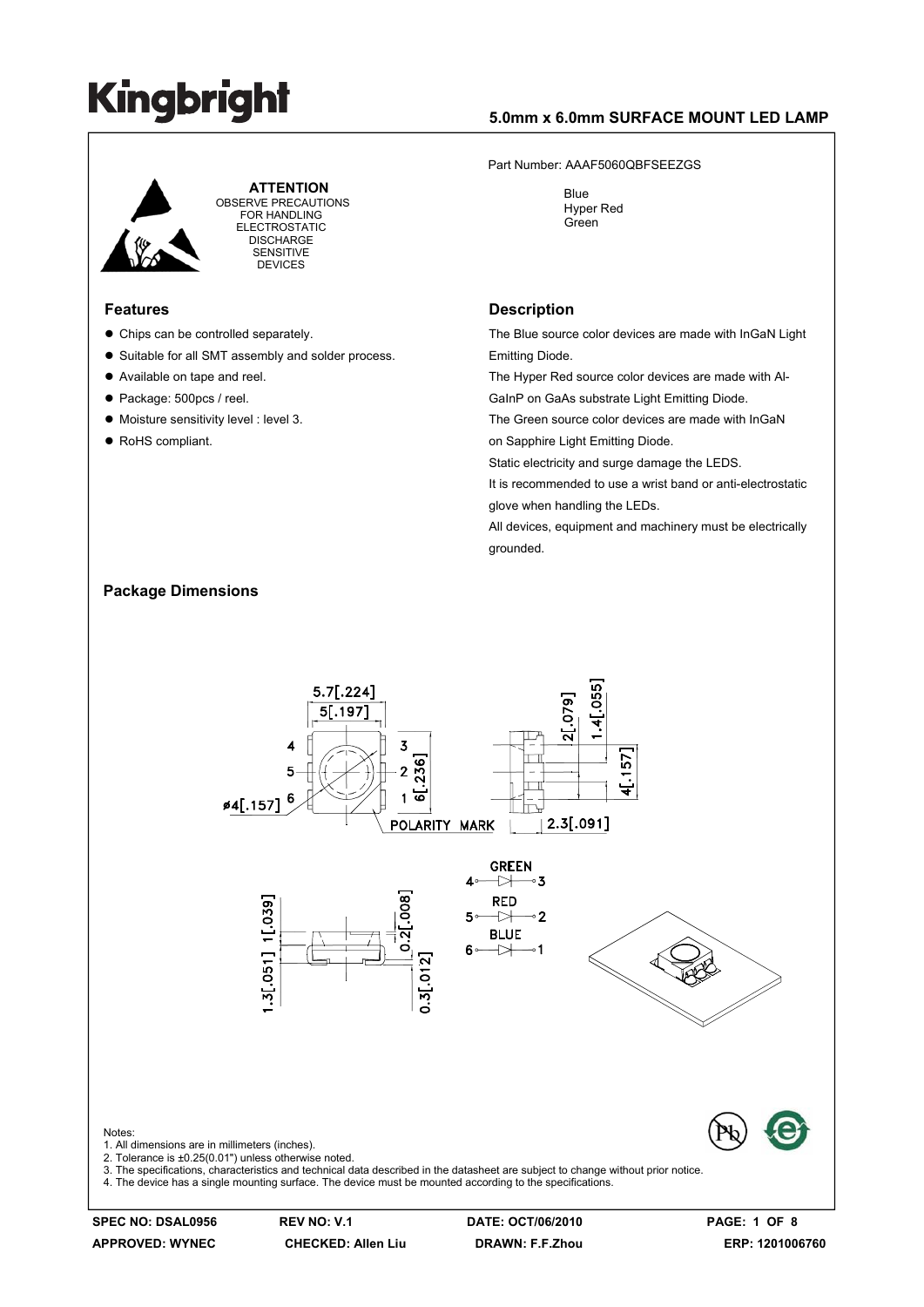### **Handling Precautions**

Compare to epoxy encapsulant that is hard and brittle, silicone is softer and flexible. Although its characteristic significantly reduces thermal stress, it is more susceptible to damage by external mechanical force. As a result, special handling precautions need to be observed during assembly using silicone encapsulated LED products. Failure to comply might lead to damage and premature failure of the LED.

1. Handle the component along the side surfaces by using forceps or appropriate tools.



2. Do not directly touch or handle the silicone lens surface. It may damage the internal circuitry.





3. Do not stack together assembled PCBs containing exposed LEDs. Impact may scratch the silicone lens or damage the internal circuitry.



4. The outer diameter of the SMD pickup nozzle should not exceed the size of the LED to prevent air leaks. The inner diameter of the nozzle should be as large as possible.

5. A pliable material is suggested for the nozzle tip to avoid scratching or damaging the LED surface during pickup.

6. The dimensions of the component must be accurately programmed in the pick-and-place machine to insure precise pickup and avoid damage during production.

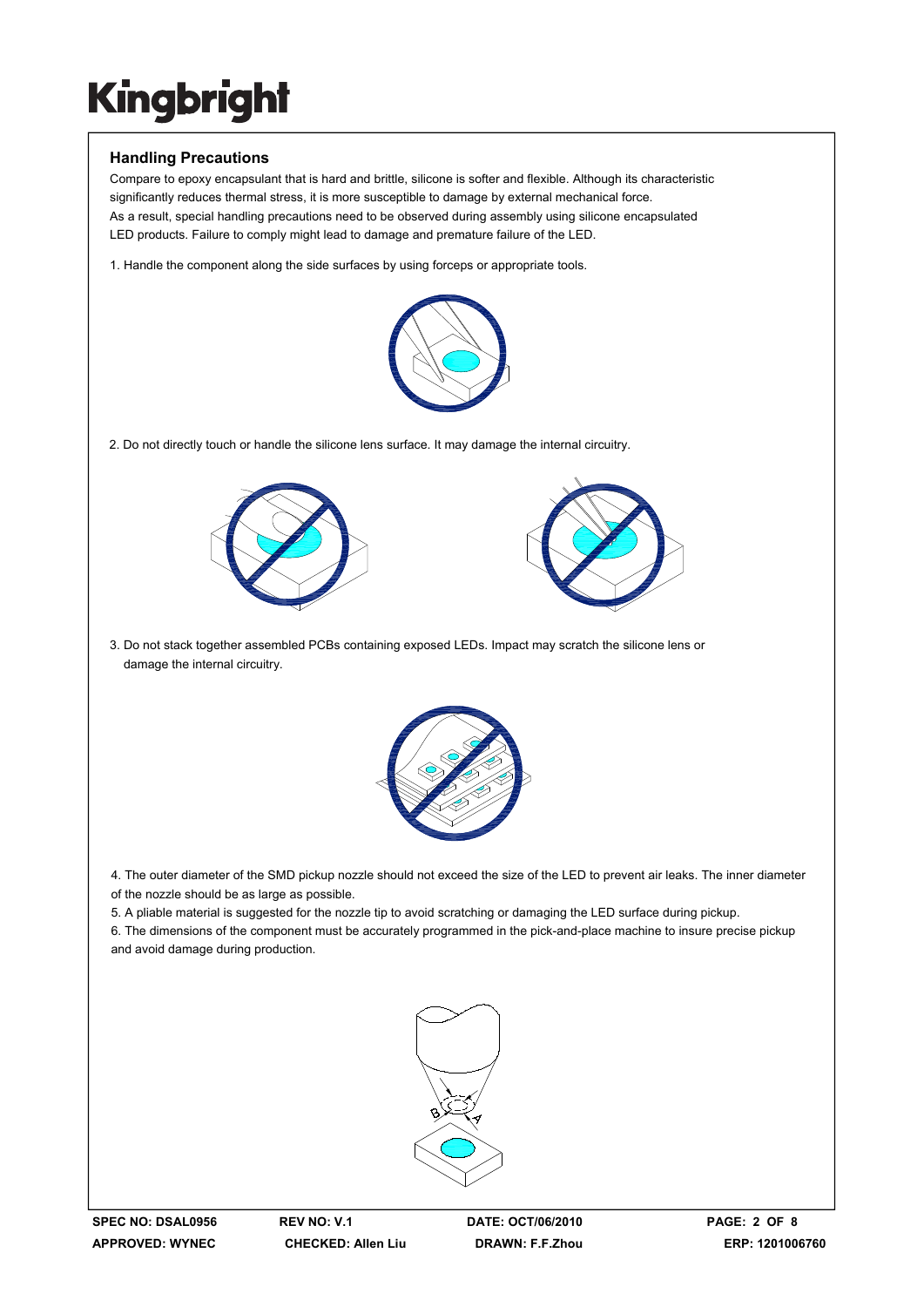### **Selection Guide**

| <b>OBIBUTION QUIDE</b><br>Part No. | <b>Dice</b>         | Lens Type          | Iv (mcd) [2]<br>@ 30mA *50mA |       | Viewing<br>Angle [1] |
|------------------------------------|---------------------|--------------------|------------------------------|-------|----------------------|
|                                    |                     |                    | Min.                         | Typ.  | 201/2                |
|                                    | Blue (InGaN)        |                    | 280                          | 400   | $100^\circ$          |
| AAAF5060QBFSEEZGS                  | Hyper Red (AlGaInP) | <b>Water Clear</b> | $*700$                       | *1300 |                      |
|                                    | Green (InGaN)       |                    | 500                          | 1000  |                      |

Notes:

1. θ1/2 is the angle from optical centerline where the luminous intensity is 1/2 of the optical peak value.

2. \*Luminous intensity with asterisk is measured at 50mA; Luminous intensity/ luminous Flux: +/-15%.

| Symbol              | <b>Parameter</b>         | <b>Device</b>                     | Typ.                         | Max.            | <b>Units</b> | <b>Test Conditions</b> |
|---------------------|--------------------------|-----------------------------------|------------------------------|-----------------|--------------|------------------------|
| λpeak               | Peak Wavelength          | <b>Blue</b><br>Hyper Red<br>Green | 461<br>630<br>515            |                 | nm           | $IF=20mA$              |
| λD [1]              | Dominant Wavelength      | <b>Blue</b><br>Hyper Red<br>Green | 465<br>621<br>525            |                 | nm           | $IF=20mA$              |
| $\Delta\lambda$ 1/2 | Spectral Line Half-width | <b>Blue</b><br>Hyper Red<br>Green | 25<br>20<br>30               |                 | nm           | $IF=20mA$              |
| С                   | Capacitance              | <b>Blue</b><br>Hyper Red<br>Green | 100<br>25<br>45              |                 | pF           | $VF=0V; f=1MHz$        |
| VF [2]              | Forward Voltage          | <b>Blue</b><br>Hyper Red<br>Green | 3.3<br>$\overline{2}$<br>3.3 | 4<br>2.5<br>4.1 | V            | $IF=20mA$              |
| <b>IR</b>           | <b>Reverse Current</b>   | <b>Blue</b><br>Hyper Red<br>Green |                              | 50<br>10<br>50  | uA           | $V_R = 5V$             |

#### **Electrical / Optical Characteristics at TA=25°C**

Notes:

1.Wavelength: +/-1nm.

2. Forward Voltage: +/-0.1V.

### **Absolute Maximum Ratings at TA=25°C**

| <b>Parameter</b>             | <b>Blue</b>                          | <b>Hyper Red</b> | Green | <b>Units</b> |  |  |  |
|------------------------------|--------------------------------------|------------------|-------|--------------|--|--|--|
| Power dissipation[2]         |                                      | mW               |       |              |  |  |  |
| DC Forward Current           | 30                                   | 50               | 30    | mA           |  |  |  |
| Peak Forward Current [1]     | 150                                  | 195              | 150   | mA           |  |  |  |
| Reverse Voltage              |                                      |                  |       |              |  |  |  |
| <b>Operating Temperature</b> | $-40^{\circ}$ C To +85 $^{\circ}$ C  |                  |       |              |  |  |  |
| Storage Temperature          | -40 $^{\circ}$ C To +85 $^{\circ}$ C |                  |       |              |  |  |  |

Notes:

1. 1/10 Duty Cycle, 0.1ms Pulse Width.

2. Within 350mW at all chips are lightened.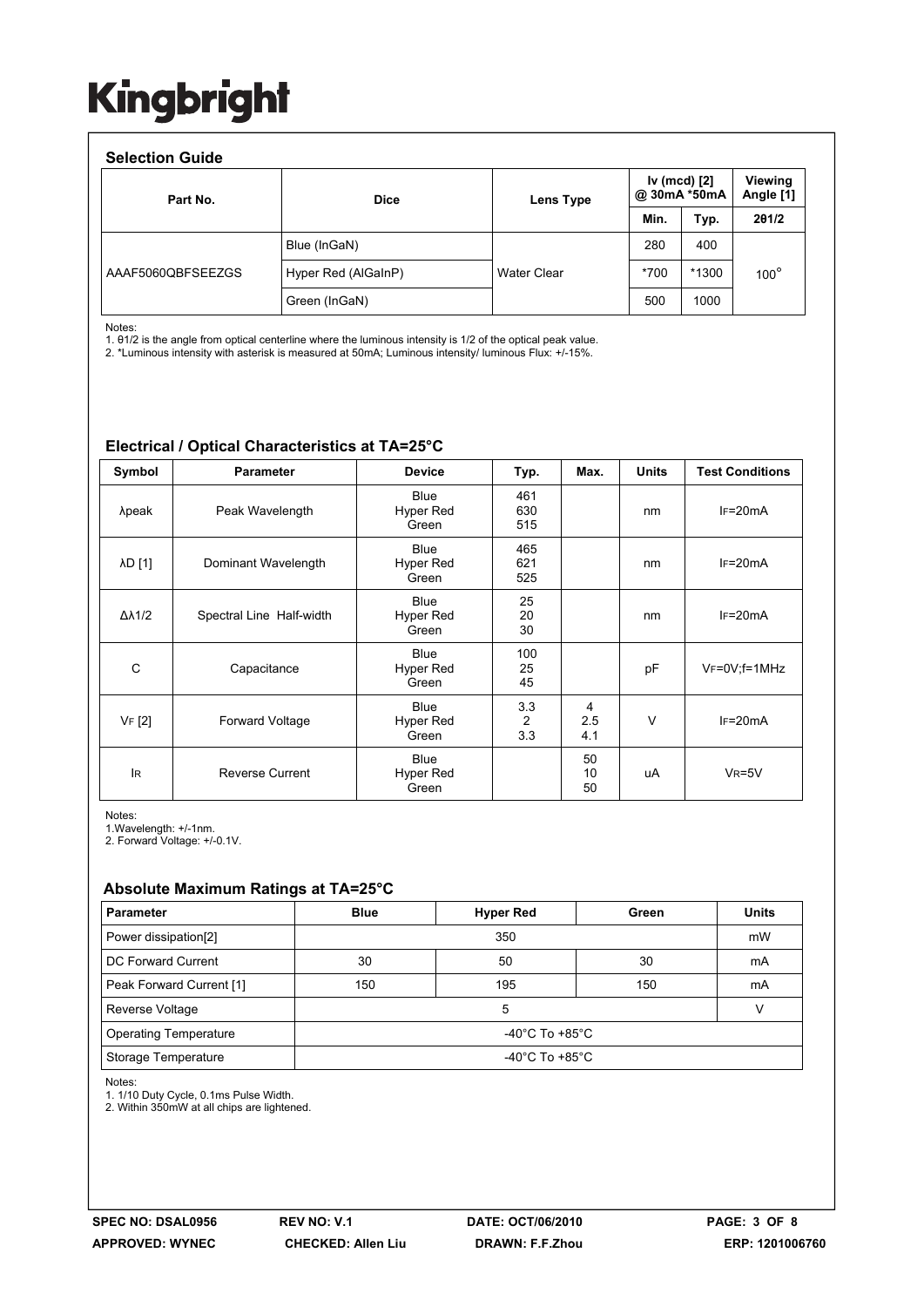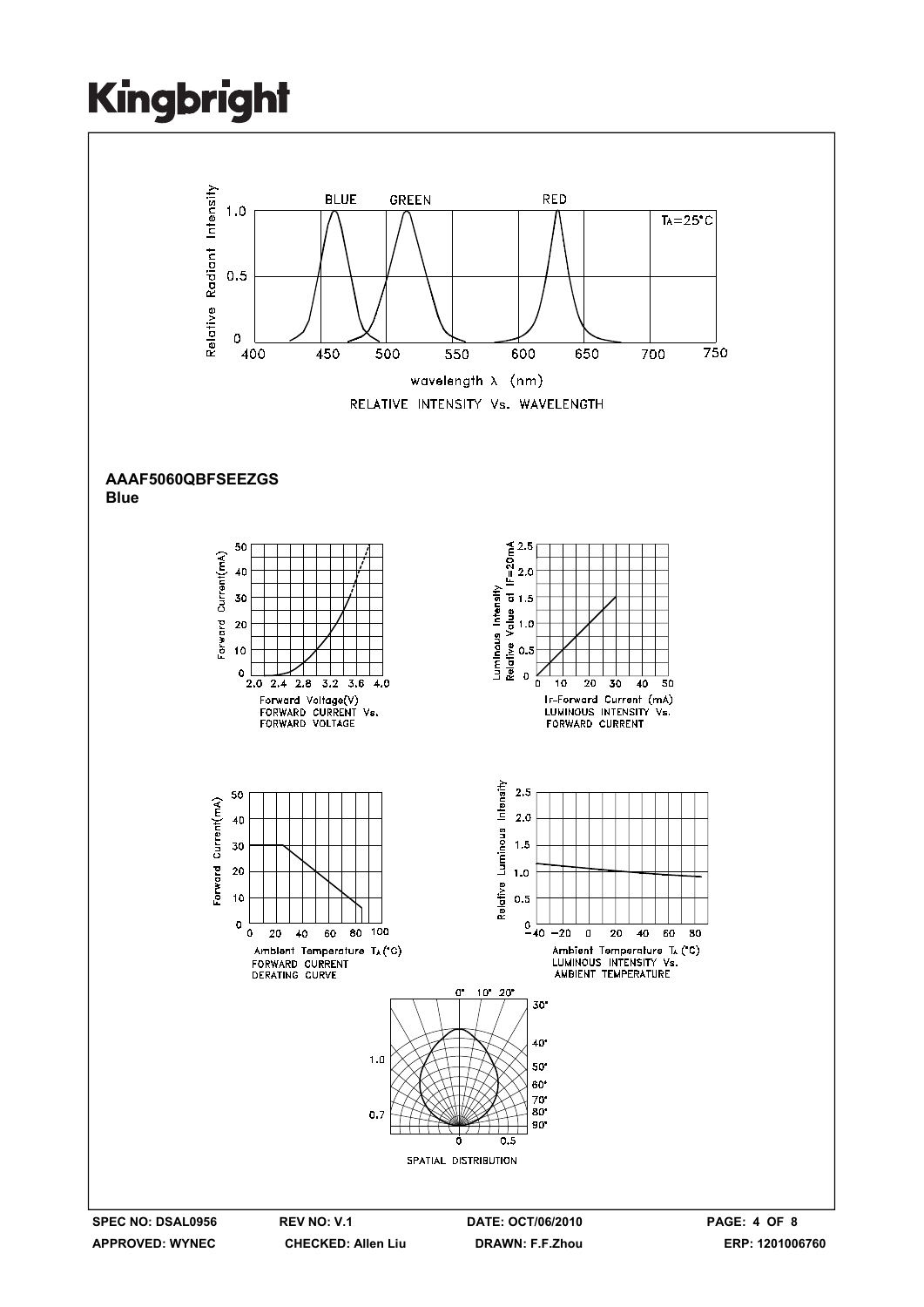**Hyper Red** 

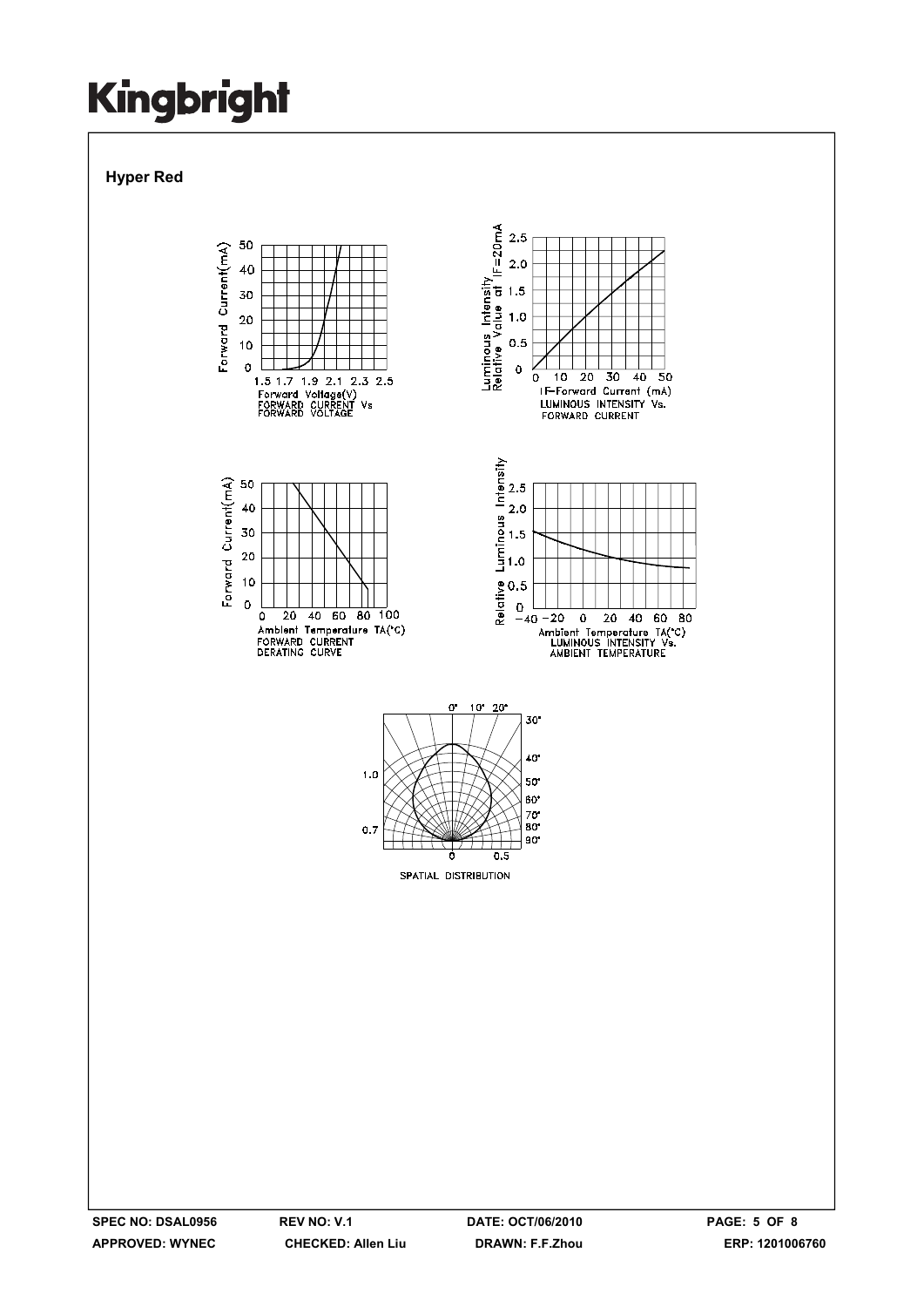**Green** 

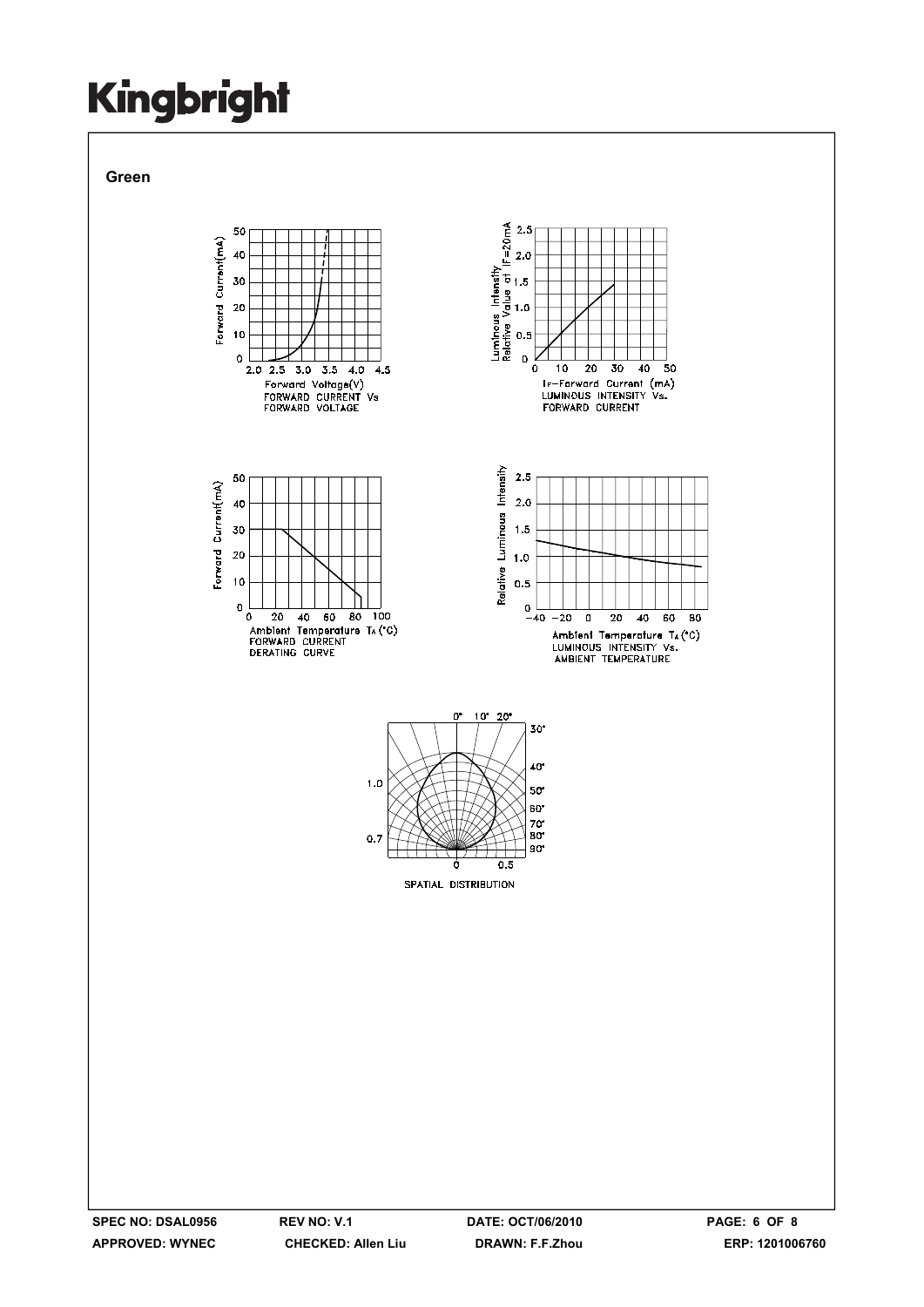### **AAAF5060QBFSEEZGS**

**Reflow soldering is recommended and the soldering profile is shown below. Other soldering methods are not recommended as they might cause damage to the product.** 

Reflow Soldering Profile For Lead-free SMT Process.



to high temperature.<br>
3.Number of reflow process shall be 2 times or less.













**APPROVED: WYNEC CHECKED: Allen Liu DRAWN: F.F.Zhou ERP: 1201006760** 

13.7[0.539]±0.2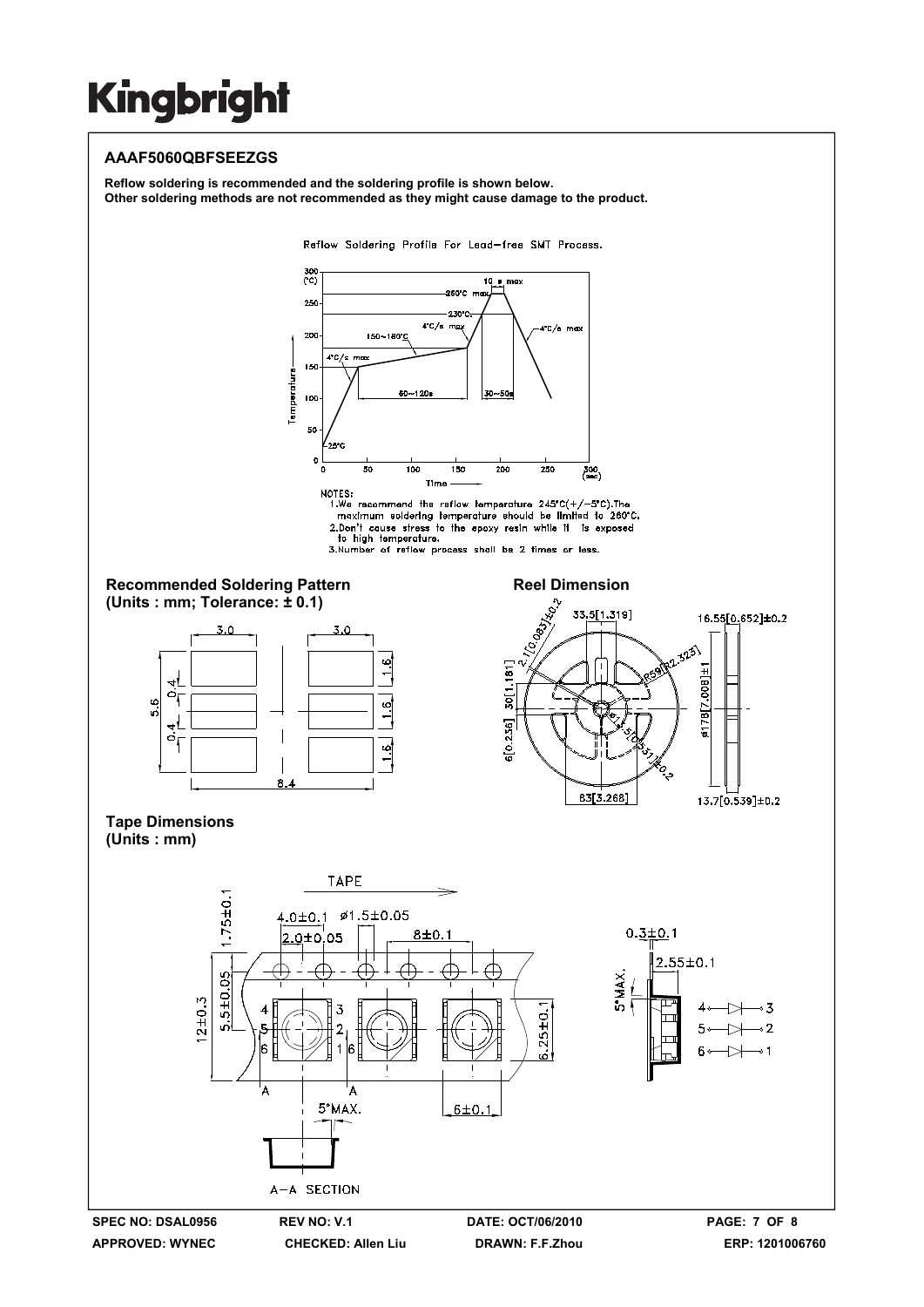